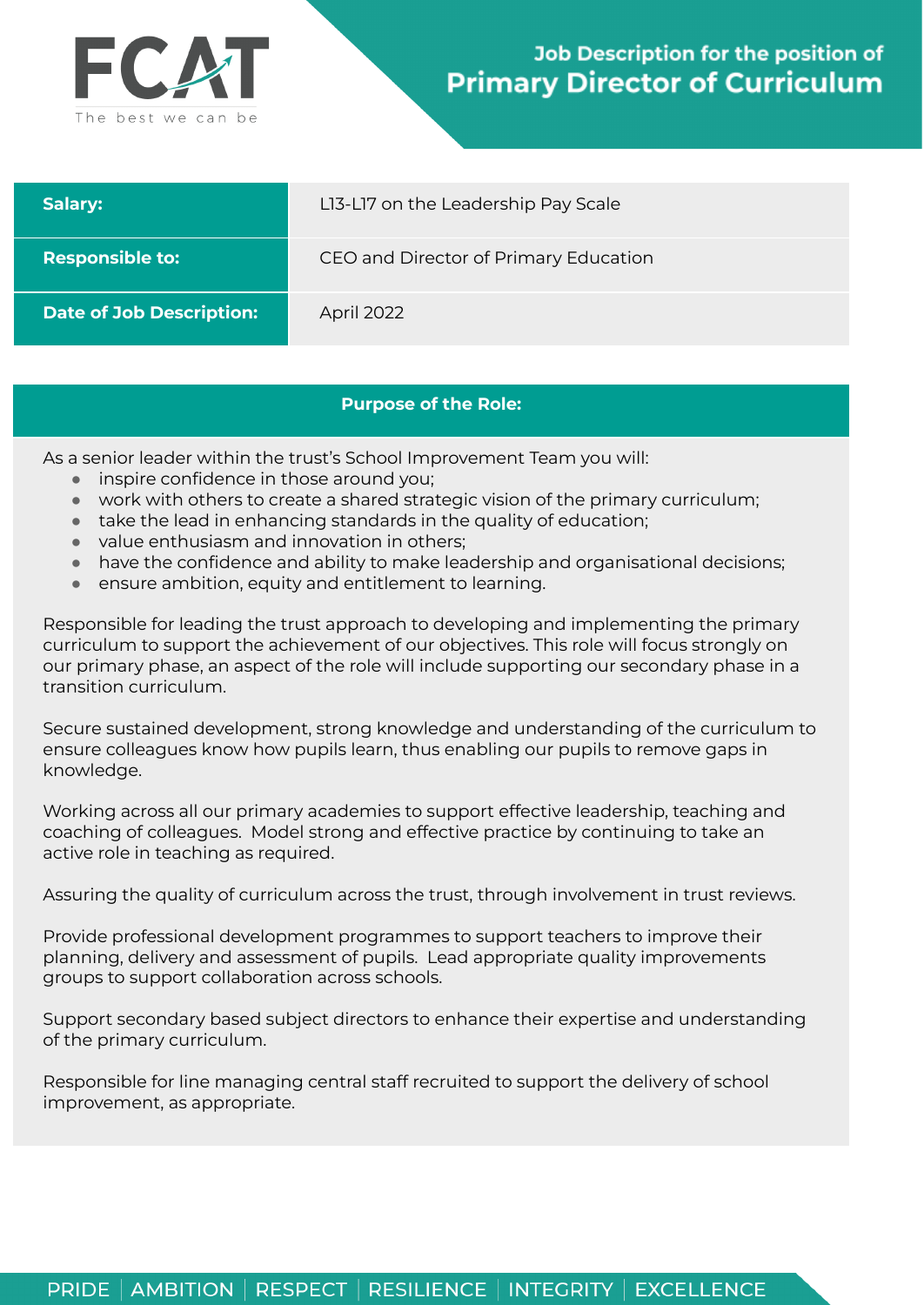## **Main Tasks and Responsibilities**

- To undertake the full range of duties and responsibilities in accordance with the relevant Teachers' Standards and School Teachers Pay and Conditions Document.
- Maintain personal expertise and act as a role model for excellent classroom practice, modelling effective strategies and sharing/coaching other teachers.
- To ensure effective leadership by supporting the team of curriculum leads within each primary school, building a cohesive, united and mutually supportive team of impactful and committed professionals who work collaboratively across the trust. To provide leaders with advice and support in self-evaluation and improvement to develop the quality of education across the Trust.
- Run appropriate Quality Improvement Groups (QIGs) for subject leaders; developing policy and sharing strong practice.
- To support the development and quality assurance of moderation across the Trust.
- To be able where necessary to undertake some teaching across academies within the Trust. The significant majority of the role will be the improvement and coaching of colleagues, retaining an aspect of teaching is to support ongoing understanding of context, practice and building and maintaining relationships.
- To determine clear objectives for curriculum development across the primary phase.
- To provide dynamic advice and support to improve assessment; ensuring the information gained is used to inform future planning and addresses gaps in knowledge that are identified.
- Ensure school leaders are knowledgeable and able to articulate clearly their curriculum rationale, how the curriculum is effectively delivered, sequenced and impact measures are accurate.
- Lead on development of and delivery for high quality Trust wide development programmes.
- Monitor and evaluate the quality of education, identifying areas for improvement and acting to support improvement without delay. Support and challenge the quality of teaching across the primary phase including the development of curriculum and subject leaders.
- To support and contribute to effective KS2-3 transition arrangements with other directors of subject.
- As required, to carry out whole school reviews to identify areas of strength and areas for improvement.